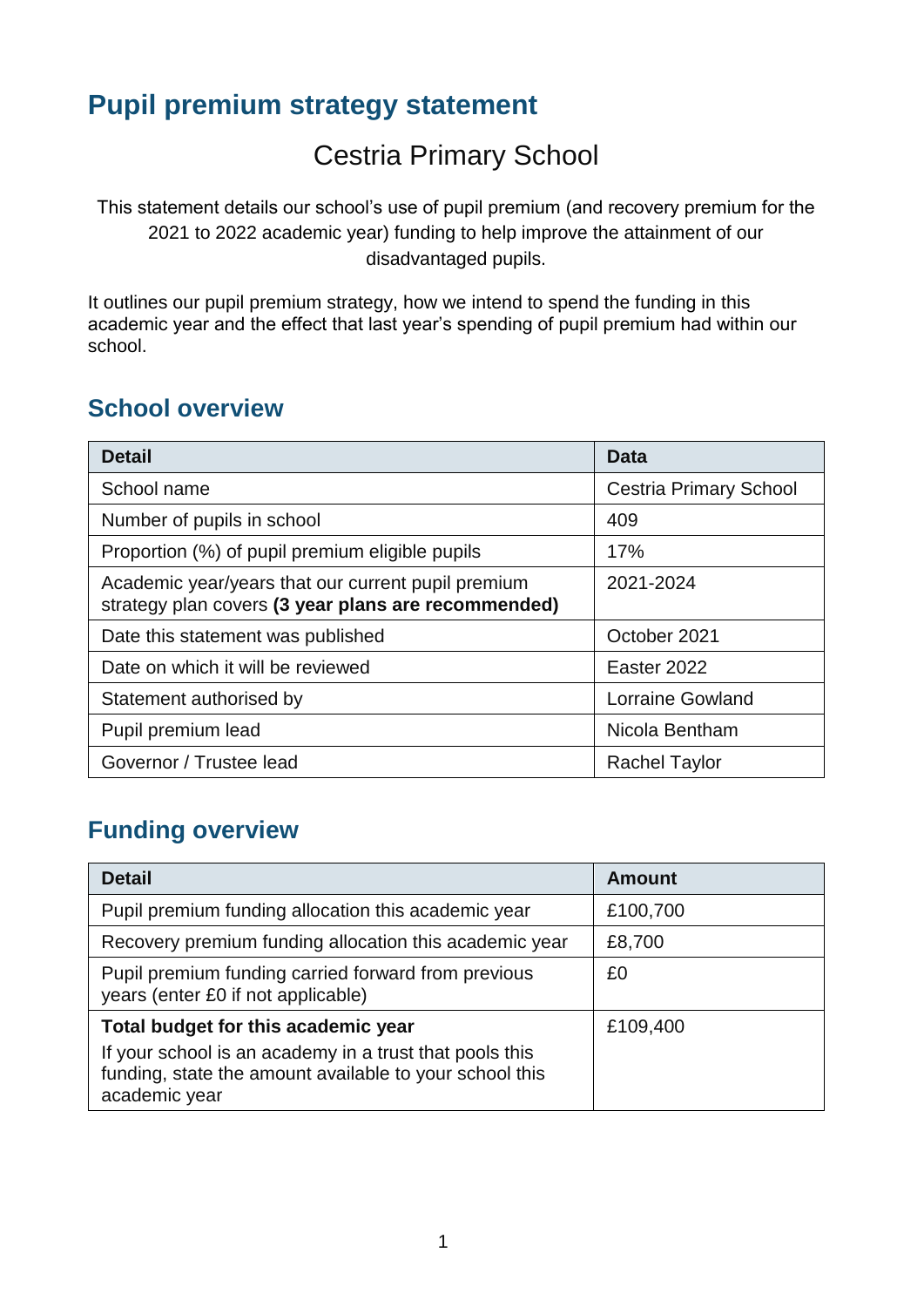# **Part A: Pupil premium strategy plan**

#### **Statement of intent**

At Cestria it is our aim to use Pupil Premium funding to improve and sustain higher attainment for our disadvantaged pupils that is comparable with that of non-disadvantaged nationally.

We are committed to help all children, irrespective of their background and circumstances, to achieve their full potential, broaden their horizons and raise their aspirations through:

- $\checkmark$  Promoting an ethos where all can succeed and achieve their goals irrespective of their background.
- $\checkmark$  Act early to intervene at the point need is identified overcoming barriers to learning.
- $\checkmark$  Ensuring disadvantaged pupils are challenged in the work they are set
- $\checkmark$  Adopt a whole school approach in which all staff take responsibility for disadvantaged pupils' outcomes and raise expectations of what they can achieve.
- ✓ Providing high quality teaching and effective deployment of staff to support disadvantaged pupils.

*Our motto is 'Every child is a star…it's our job to make them shine'*

#### **Challenges**

This details the key challenges to achievement that we have identified among our disadvantaged pupils.

| <b>Challenge</b><br>number | <b>Detail of challenge</b>                                                                                                                                                                                                                                                                         |
|----------------------------|----------------------------------------------------------------------------------------------------------------------------------------------------------------------------------------------------------------------------------------------------------------------------------------------------|
| 1.                         | All children need high quality teaching and feedback to ensure they make progress<br>and develop appropriate skills and knowledge                                                                                                                                                                  |
| 2.                         | Pupils eligible from Pupil Premium do not enter Early Years at age-related<br>expectations. Some pupils show underdeveloped oral language and vocabulary<br>gaps therefore requiring intervention to close the gap.                                                                                |
| 3.                         | Our assessments, discussions and observations have identified social and<br>emotional/self confidence issues for some disadvantaged pupils, particularly in<br>maths This can impact on their ability to concentrate and their resilience when<br>working on challenging tasks.                    |
| 4.                         | Our assessments indicate an attainment gap in reading between our disadvantaged<br>pupil and their peers which is compounded by less engagement in supporting<br>children to read at home. Staff must therefore ensure there are specific<br>opportunities in school to support and value reading. |
| 5.                         | The Cultural Capital experience of pupils eligible for Pupil Premium is low<br>compared to their peers impacting on their aspirations and ability to reach their full<br>potential.                                                                                                                |
| 6.                         | Upon return to school following the pandemic, our assessment and observations<br>have identified mental health, social, emotional and wellbeing needs amongst<br>some of our most vulnerable families (Covid and non Covid related)                                                                |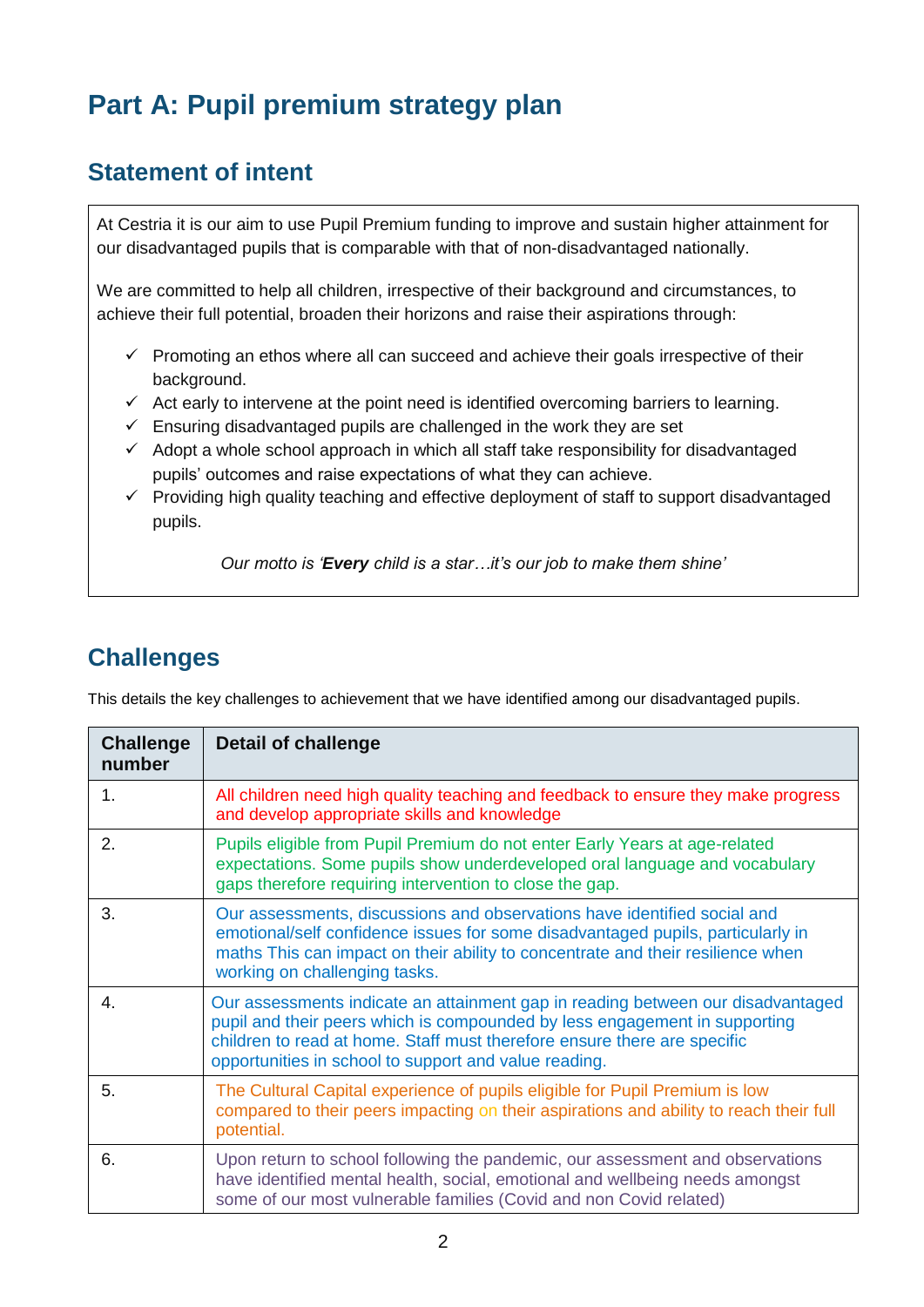## **Intended outcomes**

This explains the outcomes we are aiming for **by the end of our current strategy plan**, and how we will measure whether they have been achieved.

|    | <b>Intended outcome</b>                                                                                                                                                                          | <b>Success criteria</b>                                                                                                                                                                                                                                                                                                                                                                                           |
|----|--------------------------------------------------------------------------------------------------------------------------------------------------------------------------------------------------|-------------------------------------------------------------------------------------------------------------------------------------------------------------------------------------------------------------------------------------------------------------------------------------------------------------------------------------------------------------------------------------------------------------------|
|    | 1. Sustain high quality teaching and<br>feedback across school to ensure<br>progress in all lessons.                                                                                             | Increased proportions of<br>✓<br>disadvantaged pupils achieve at<br>least the expected standard with<br>some achieving greater depth<br>therefore closing the gap with non-<br>disadvantaged pupils.                                                                                                                                                                                                              |
| 2. | Pupils entering EYFS who are eligible for<br>Pupil Premium make rapid progress in all<br>areas to meet national expectations.                                                                    | Improved oral language for<br>$\checkmark$<br>disadvantaged pupils<br>Reduction in the attainment gap<br>$\checkmark$<br>between disadvantaged pupils and<br>their peers<br>A higher proportion of pupils achieve<br>$\checkmark$<br>a Good Level of Development                                                                                                                                                  |
| 3. | Improve emotional resilience and self-<br>confidence.                                                                                                                                            | All children display positive attitudes<br>$\checkmark$<br>to learning and good behaviours<br>High levels of self-esteem and<br>confidence<br>Increased levels of concentration<br>$\checkmark$                                                                                                                                                                                                                   |
| 4. | To reduce the attainment gap between<br>disadvantaged children and their peers in<br>reading.<br>Increase engagement with parents to<br>support home reading.                                    | Disadvantaged pupils performing as<br>$\checkmark$<br>well as non-disadvantaged pupils<br>nationally, reflecting our ambition to<br>reduce the attainment gap between<br>disadvantaged pupils and their peers<br>A higher proportion of disadvantaged<br>$\checkmark$<br>children leave Cestria at above age-<br>related expectations<br>Children develop a love of reading to<br>$\checkmark$<br>last a lifetime |
|    | 5. To enrich the Cultural Capital of our<br>disadvantaged children through providing<br>an enrichment curriculum to inspire<br>children to achieve and raise their<br>aspirations for the future | Disadvantaged children access rich<br>$\checkmark$<br>and varied experiences and<br>opportunities.<br>Disadvantaged children equipped<br>$\checkmark$<br>with essential knowledge and<br>experiences raising their aspirations<br>for future success                                                                                                                                                              |
| 6. | To provide sustained and intensive<br>support intensive support for<br>disadvantaged children and their families<br>where needed including mental health<br>and wellbeing needs.                 | Swift and targeted intervention from<br>$\checkmark$<br>PSA (Parent Support Advisor) results<br>in appropriate mechanisms deployed<br>to support disadvantage children and<br>their families<br>$\checkmark$ Enable disadvantaged children to<br>reach their potential<br>Sustain high rates of attendance of<br>$\checkmark$<br>disadvantaged children                                                           |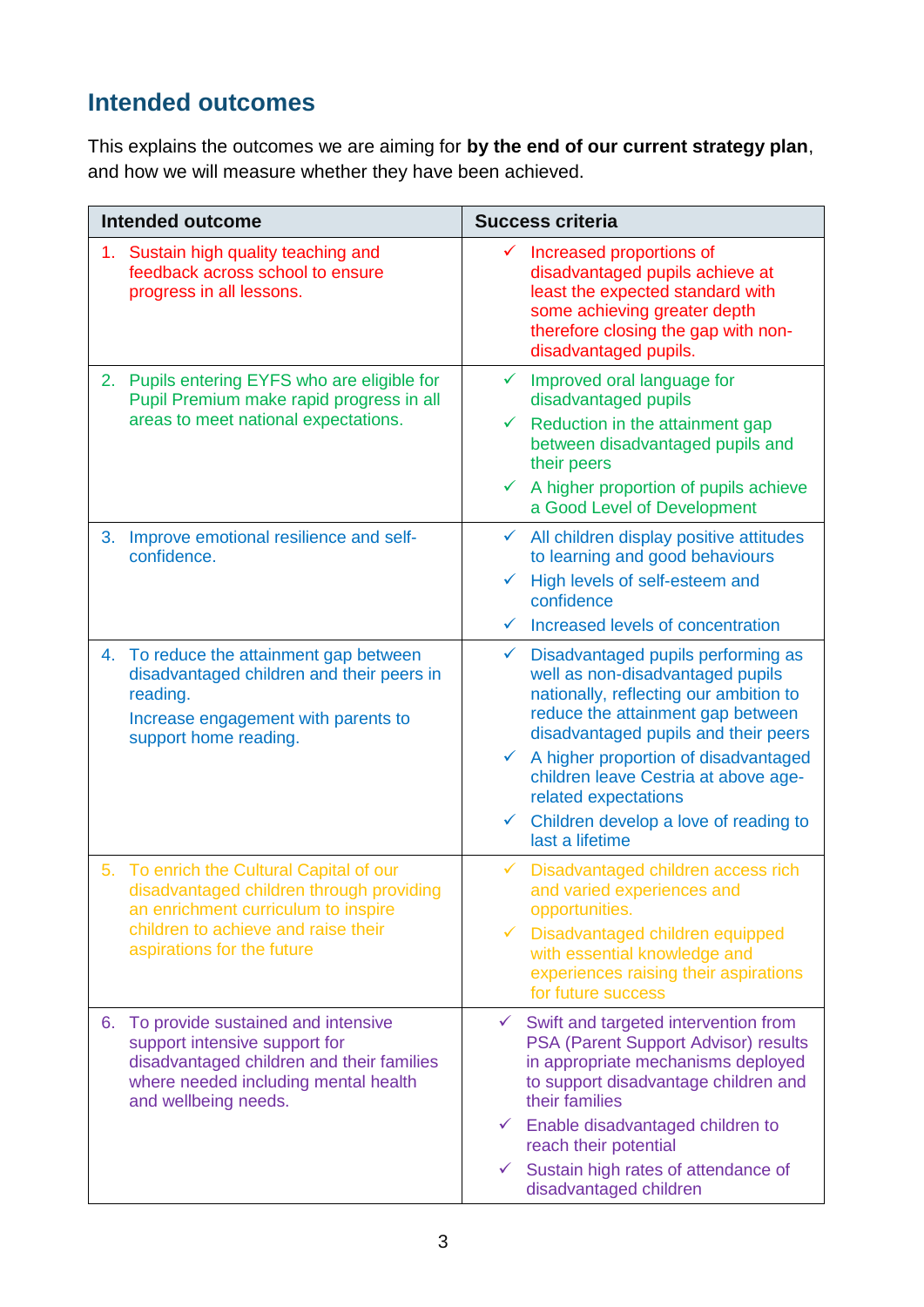## **Activity in this academic year**

This details how we intend to spend our pupil premium (and recovery premium funding) **this academic year** to address the challenges listed above.

#### **Teaching (for example, CPD, recruitment and retention)**

#### Budgeted cost: **£54,000**

| <b>Activity</b>                                                                                                                             | Evidence that supports this approach                                                                                                                                                                                                                                                                 | <b>Challenge</b><br>number(s)<br>addressed |
|---------------------------------------------------------------------------------------------------------------------------------------------|------------------------------------------------------------------------------------------------------------------------------------------------------------------------------------------------------------------------------------------------------------------------------------------------------|--------------------------------------------|
| <b>Quality First Teaching</b><br>and Teaching Assistant<br><b>Intervention across</b><br>school - Employment<br>of additional<br>Teacher/TA | Well-evidenced teaching assistant interventions<br>can be targeted at pupils that require additional<br>support and can help previously low attaining<br>pupils overcome barriers to learning and 'catch up'<br>with previously higher attaining pupils.                                             | 1                                          |
| Deployment of<br><b>Teaching Assistants</b><br>across school focusing<br>on specific needs and<br><b>interventions</b>                      | EEF Toolkit: Teaching Assistant Intervention -<br>additional 4 months progress                                                                                                                                                                                                                       |                                            |
| <b>Feedback CPD</b><br>Programme of effective<br>CPD focusing on<br>planning and feedback<br>across school                                  | Providing feedback is a well-evidenced and has<br>a high impact on learning outcomes. Effective<br>feedback tends to focus on the task, subject and<br>self-regulation strategies: it provides specific<br>information on how to improve.<br>EEF Toolkit: Feedback - additional 6 months<br>progress | 1                                          |
| <b>Continual Professional</b><br>Development - Provide<br>highly effective CPD<br>across the school for all<br>staff                        | Ensure that professional development effectively<br>builds knowledge, motivates staff, develops<br>teaching techniques, and embeds practice -<br>ensure robust links to SEF/SIP<br><b>EEF: Effective Professional Development</b>                                                                    | 1                                          |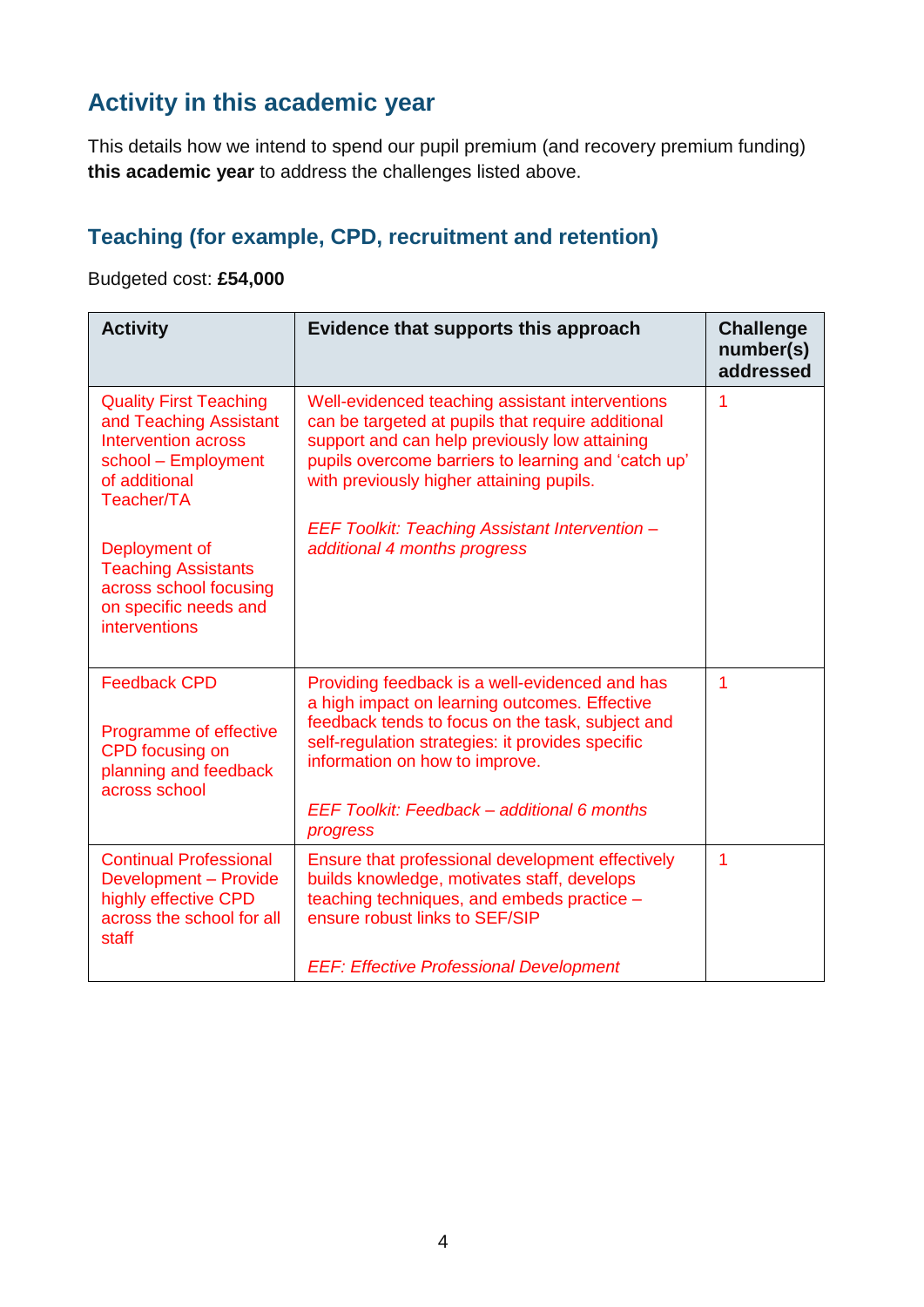#### **Targeted academic support (for example, tutoring, one-to-one support structured interventions)**

Budgeted cost: £ *24,700*

| <b>Activity</b>                                                   | Evidence that supports this approach                                                                                                                                                                                                                                                                                                                                                                                                                                                                                                                                                        | <b>Challenge</b><br>number(s)<br>addressed |
|-------------------------------------------------------------------|---------------------------------------------------------------------------------------------------------------------------------------------------------------------------------------------------------------------------------------------------------------------------------------------------------------------------------------------------------------------------------------------------------------------------------------------------------------------------------------------------------------------------------------------------------------------------------------------|--------------------------------------------|
| 3 <sup>rd</sup> Space Maths Project                               | Third Space Learning is a primary-school focused,<br>one-to-one maths tutoring programme that is highly<br>scalable, and which employs an intensively trained<br>and selected pool of tutors who deliver a carefully<br>structured intervention. It therefore provides a valuable<br>solution to the challenges our pupils and education<br>system are currently facing.                                                                                                                                                                                                                    | 1, 3                                       |
|                                                                   | <b>CFEY</b> (Centre for Education and Youth) 2021<br>EEF Individualised Instruction - additional 4 months<br>progress<br><b>EEF Improving mathematics in the Early Years and</b>                                                                                                                                                                                                                                                                                                                                                                                                            |                                            |
|                                                                   | KS <sub>1</sub><br>EEF Early Years Toolkit: Early Numeracy Approach -<br>additional 6 months progress                                                                                                                                                                                                                                                                                                                                                                                                                                                                                       |                                            |
| Lexia/Reading<br>comprehension/Online<br><b>Reading/Beanstalk</b> | Research has identified remedial and tutorial use of<br>technology as being particularly practical for lower<br>attaining pupils, those with special educational needs<br>or those from disadvantaged backgrounds in providing<br>intensive support to enable them to catch up with their<br>peers.<br>Reading comprehension strategies are high impact on<br>average (EEF Reading Comprehension +6 months).                                                                                                                                                                                | 1, 3, 4                                    |
|                                                                   | Alongside phonics it is a crucial component of early<br>reading instruction.                                                                                                                                                                                                                                                                                                                                                                                                                                                                                                                |                                            |
|                                                                   | Parental engagement has a positive impact on<br>average of 4 months' additional progress<br>Disadvantaged pupils are less likely to benefit from<br>having a space to conduct home learning. Evidence<br>suggests that disadvantaged pupils make less<br>academic progress. By designing and delivering<br>effective approaches to support parental engagement,<br>schools may be able to mitigate some of these causes<br>of educational disadvantage, supporting parents to<br>assist their children's learning or their self-regulation,<br>as well as specific skills, such as reading. |                                            |
|                                                                   | EEF Lexia Core Reading 5 - additional 2 months<br>progress                                                                                                                                                                                                                                                                                                                                                                                                                                                                                                                                  |                                            |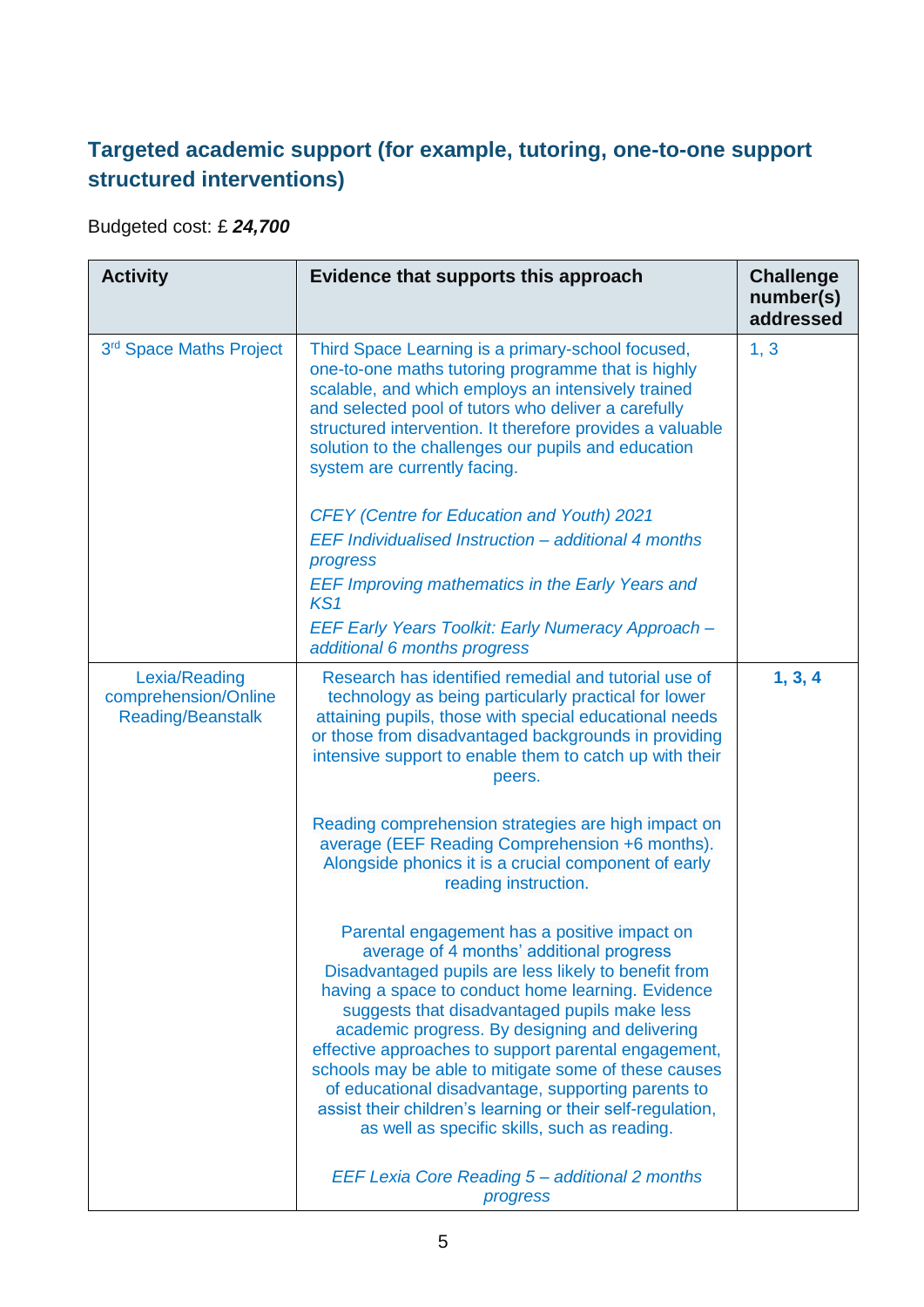|                                                                                          | <b>Coram Beanstalk Impact Report</b><br><b>EEF Toolkit: Teaching Assistant Interventions -</b><br>additional 6 months progress<br><b>EEF Reading Comprehension Strategies - additional</b><br>6 months progress |              |
|------------------------------------------------------------------------------------------|-----------------------------------------------------------------------------------------------------------------------------------------------------------------------------------------------------------------|--------------|
|                                                                                          | EEF Toolkit: Parental engagement - additional 4<br>months                                                                                                                                                       |              |
| <b>Implement Nuffield</b><br><b>Early Language</b><br>Intervention within<br><b>EYFS</b> | Children who receive the communication and<br>language intervention make about six months of<br>additional progress, but some studies show slightly<br>larger effects from disadvantaged backgrounds.           | $\mathcal P$ |
|                                                                                          | <b>EEF Toolkit: Communication and Language</b><br>approaches - additional 6 months progress<br>NELI-additional 10 months progress                                                                               |              |

### **Wider strategies (for example, related to attendance, behaviour, wellbeing)**

#### **Budgeted cost: £ 22,000**

| <b>Activity</b>                                                                                                                                                                                                | Evidence that supports this approach                                                                                                                                                                                                                                                                                                                                                                                                                                                                                                           | <b>Challenge</b><br>number(s)<br>addressed |
|----------------------------------------------------------------------------------------------------------------------------------------------------------------------------------------------------------------|------------------------------------------------------------------------------------------------------------------------------------------------------------------------------------------------------------------------------------------------------------------------------------------------------------------------------------------------------------------------------------------------------------------------------------------------------------------------------------------------------------------------------------------------|--------------------------------------------|
| Cultural Capital -<br>providing an<br>enrichment curriculum<br>to inspire children to<br>achieve<br>(including educational<br>visits, access to<br>peripatetic music lessons,<br><b>STEM curriculum rooms)</b> | The Sutton Trust commissioned report 'Subject to<br>Background', based on data produced through the<br><b>Effective Pre-School, Primary and Secondary</b><br>Education (EPPSE) project which found that bright<br>disadvantaged children would be more likely to attain 3<br>A-Levels if, in addition to a high quality education, they<br>had enrichment and supportive home learning<br>environments from a young age. This included reading<br>books and going on educational outings.<br><b>Sutton Trust: Subject to Background report</b> | 5                                          |
| Deployment of Parent<br><b>Support Advisor (PSA)</b><br>to provide more<br>sustained and<br>intensive support<br>where needed.                                                                                 | PSA to provide practical strategies and offer sustained<br>and intensive support where needed including therapy<br>and counselling within the home and at school.<br>EEF: Parental Engagement - Working with Parents to<br>Support Children's Learning report (+3 months)                                                                                                                                                                                                                                                                      | 6                                          |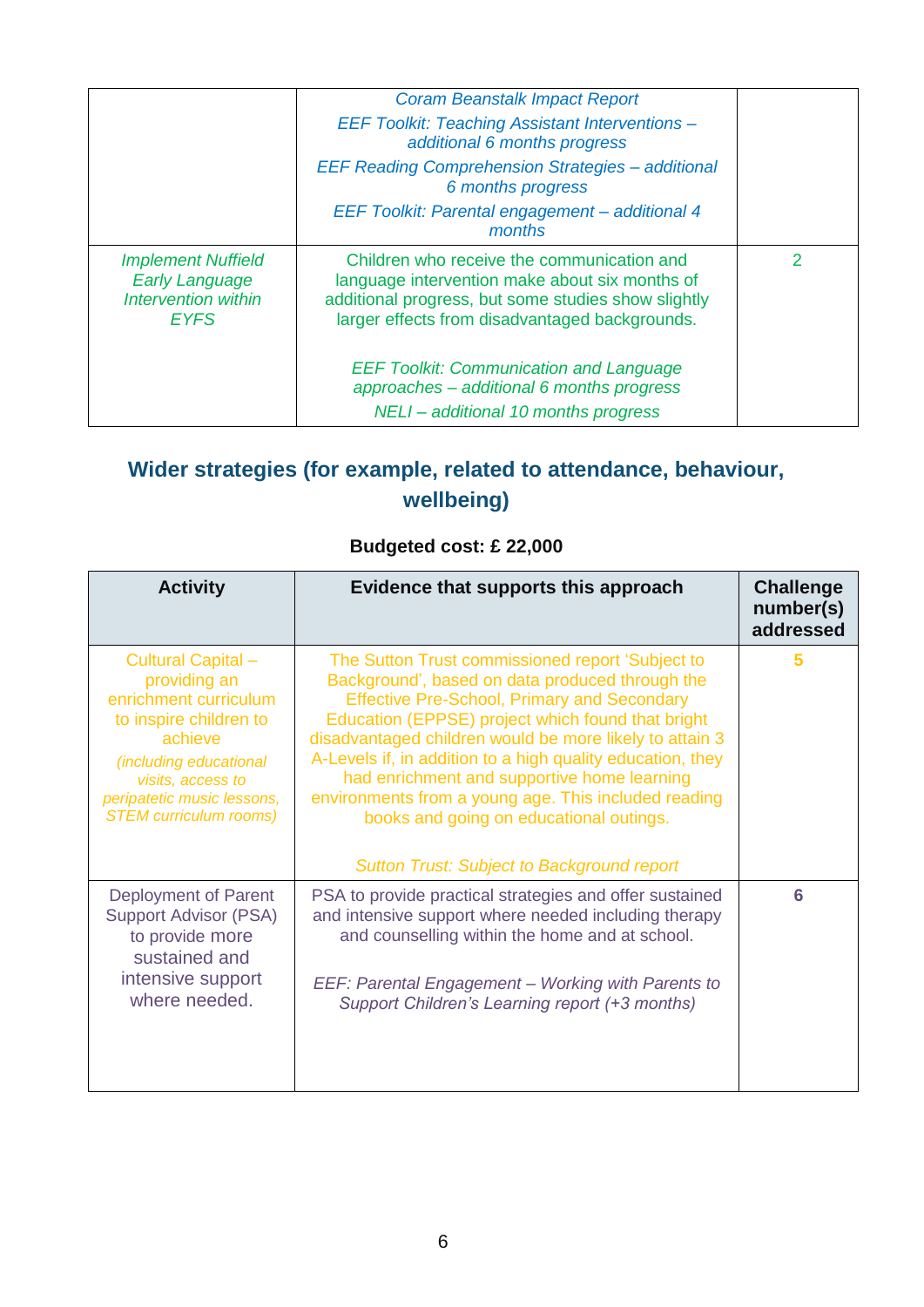| <b>PUPIL PREMIUM EXPENDITURE 2021-22</b>                                                             |          |  |
|------------------------------------------------------------------------------------------------------|----------|--|
| <b>TEACHING PRIORITIES (approx. 50% of PP allocation)</b>                                            | £54,000  |  |
| Quality First Teaching (QFT): Additional Teacher (1 term - JA)                                       | £8,571   |  |
| Deployment of teaching assistants                                                                    | £46,920  |  |
| <b>CPD</b>                                                                                           | £8,000   |  |
| <b>Total spend</b>                                                                                   | £63,491  |  |
|                                                                                                      |          |  |
| <b>TARGETED INTERVENTION (approx. 25% of PP allocation)</b>                                          | £24,700  |  |
| Lexia licences (50)                                                                                  | £1,540   |  |
| Lexia: Targeted Intervention Teaching Assistant Support (3 lessons per week across<br>school)        | £19,152  |  |
| 3 <sup>rd</sup> Space Learning licences                                                              | £1,742   |  |
| 3rd Space: Targeted Intervention Teaching Assistant Support (1 lesson per week x 38<br>weeks)        | £456     |  |
| Nuffield Early Language Intervention: Targeted Teaching Assistant Support (3<br>sessions x 38 weeks) | £1,368   |  |
| <b>Total spend</b>                                                                                   | £24,258  |  |
|                                                                                                      |          |  |
| <b>WIDER STRATEGIES (approx.25% of PP allocation)</b>                                                | £22,000  |  |
| Educational Visits (subsidy)                                                                         | £1,500   |  |
| PSA - Attendance                                                                                     | £2,000   |  |
| PSA - support for children and families                                                              | £4,000   |  |
| <b>Music Provision</b>                                                                               | £1,000   |  |
| Cultural Capital (including Curriculum Rooms, Resources, Teaching Assistant)                         | £13,500  |  |
| <b>Total spend</b>                                                                                   | £22,000  |  |
| <b>TOTAL</b>                                                                                         | £109,749 |  |
| PP ALLOCATION                                                                                        | £109,400 |  |
| <b>DIFFERENCE</b>                                                                                    | £349     |  |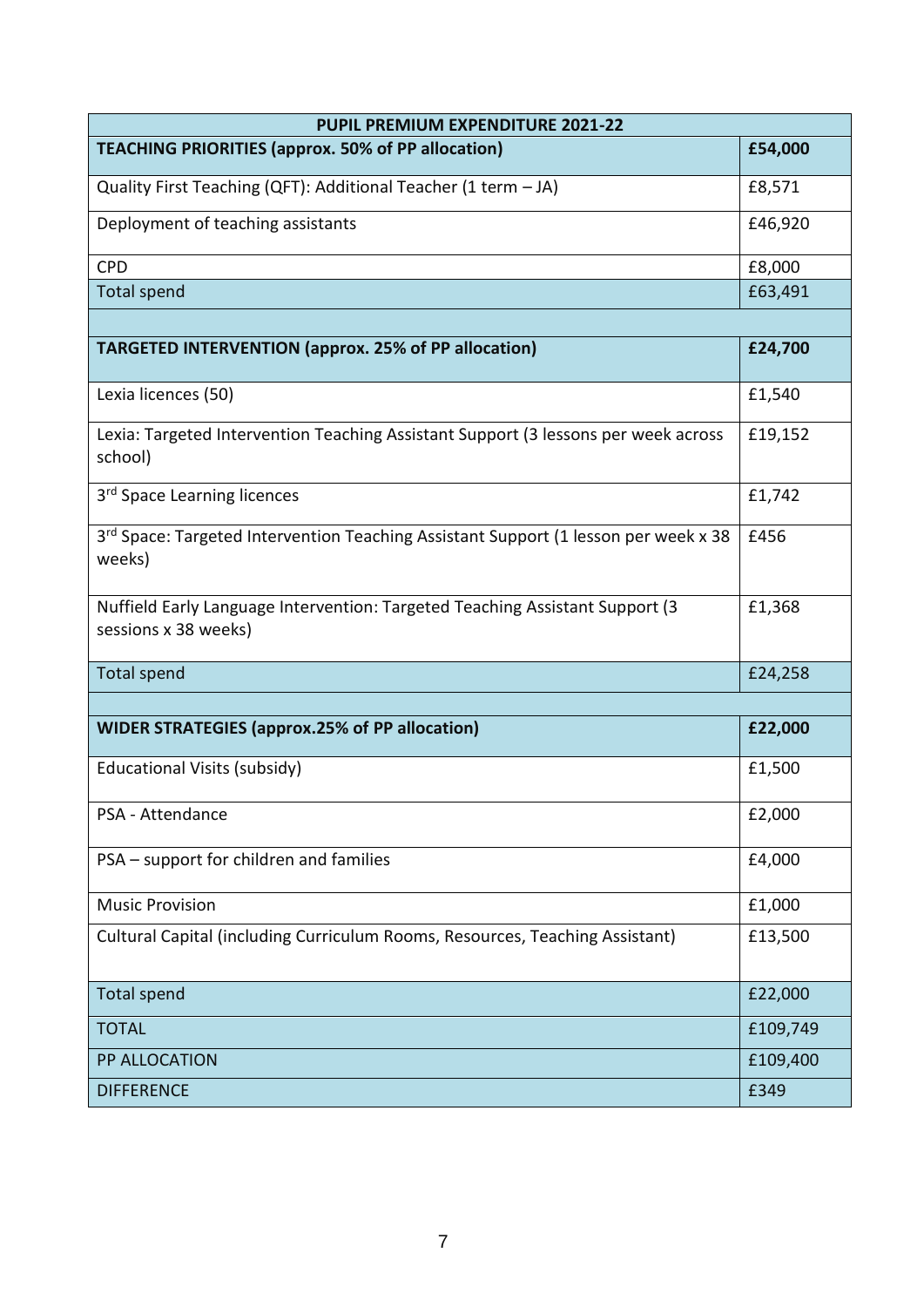# **Part B: Review of outcomes in the previous academic year**

#### **Pupil premium strategy outcomes**

This details the impact that our pupil premium activity had on pupils in the 2020 to 2021 academic year.

A number of our planned strategies from 2020-2021 were not fully implemented due to COVID 19 restrictions and partial school closures. Our resources were diverted to support acute and unplanned need arising during the pandemic. School remained open for the children of Key Workers and vulnerable families providing a network of support whilst catering for the needs of children and their families accessing remote learning.

#### **Teaching Strategies:**

- $\checkmark$  CPD package delivered (see CPD records) across whole school and individual professional development
- $\checkmark$  Staff training in the use of our online platform, Dojo, supported the quality and delivery of our remote learning offer which increased to 100% of our families throughout lockdown. A combination of paper based and digital work was provided. Laptops were made accessible to those in need.
- $\checkmark$  Although national assessments were cancelled in 2020/21, our school assessments demonstrated that 50% of children achieved the expected standard in reading (KS1 – 3 out of 6 children) and 75% of children achieved the expected standard (KS2 – 6 out of 8 children) therefore achieving in line with our strategy goals.

#### **Targeted Intervention:**

- $\checkmark$  Targeted intervention including 3<sup>rd</sup> Space Learning, Beanstalk and Lexi resumed in the Summer Term for identified children.
- $\checkmark$  Teaching assistants deployed across school with targeted children needs fed back to teachers and lessons adapted as necessary to address misconceptions.
- $\checkmark$  Jigsaw programme proved crucial following return to school children deploying strategies to sustain concentration and resilience as well as supporting mental health needs.

#### **Wider Strategies**:

- $\checkmark$  High rates of attendance
- $\checkmark$  Effective and intensive support provided by Parent Support Advisor before/during and post lockdown enabling children to address issues including mental health and wellbeing
- ✓ Educational visits provided (post lockdown) and funded for PP children